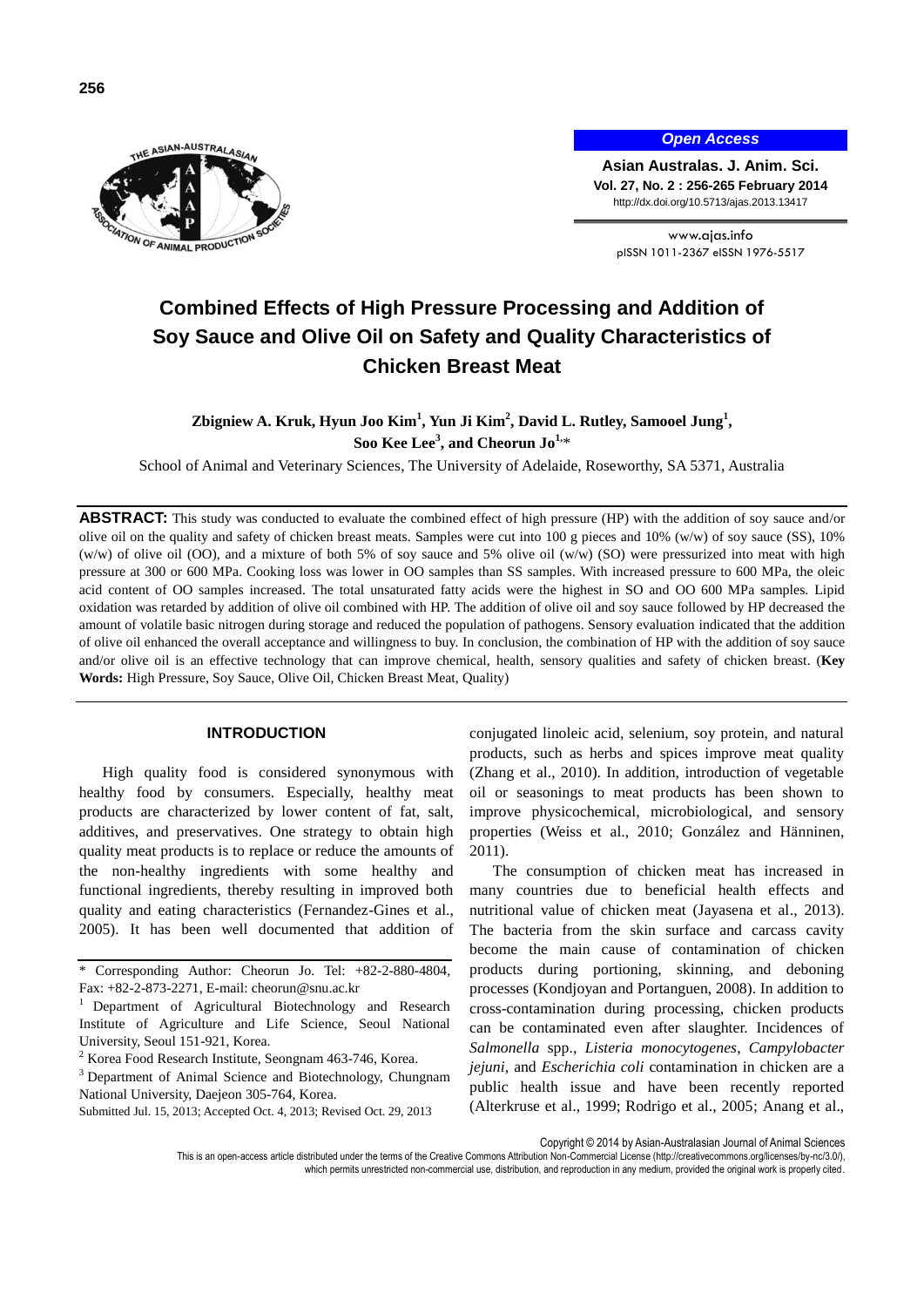High pressure (HP) processing is a preservation technology that is free from chemical additives, only mildly destructive for food but eliminates pathogenic and spoilage microorganisms. In particular, HP has good application potential in the meat industry (Garriga et al., 2004). The capacity of HP to eradicate microorganisms regardless of the geometry of the product and without the use of preservatives/additives (Zhang and Mittal, 2008), make this technology accepted as safe and consumer friendly (Rastogi et al., 2007). However, HP treatment can increase lipid oxidation and induce color and texture changes in red meat (Yagiz et al., 2009).

Therefore, the aim of this study was to investigate the effect of simultaneous application of HP and flavoring agents such as soy sauce and olive oil on sensory and physico-chemical characteristics of chicken breast meat with potential to create value-added products highly desired by meat consumers.

### **MATERIALS AND METHODS**

#### **Samples preparation**

Chicken breast meat (Orpum Co., Ltd., Sangju, Korea), soy sauce (Sampyo Co., Ltd., Seoul, Korea), and olive oil (Sajo Co., Ltd., Incheon, Korea) were purchased from a local super market in Daejeon, South Korea.

Chicken breast meat was sliced into pieces of approximately 100 g and immersed in 10% (w/w) of soy sauce (SS),  $10\%$  (w/w) of olive oil (OO), and a mixture comprising 5% (w/w) of soy sauce and 5% (w/w) olive oil (SO), respectively, based on the weight of the chicken breast meat. The mixture of 5% (w/w) of soy sauce and 5% (w/w) olive oil (SO) was prepared by weighing all flavoring agents separately and mixing them prior to submerging of meat samples in the mixture. The samples were vacuum packaged in polyethylene-nylon packaging bags (Sunkyoung Co., Ltd, oxygen permeability  $22.5$  mL m<sup>2</sup>/24 h atm at  $60\%$ ; 60 mm thickness; RH/25 $\rm ^{\circ}$ C).

# **High pressure treatment**

The samples were transported to the Korea Food Research Institute (Seongnam, Korea) in a cooled container on ice and subjected to HP. Samples were placed in a pressure vessel submerged in hydrostatic fluid (Quintus food processor 6; ABB Autoclave Systems, Inc., Columbus, OH, USA) and pressurized at 300 MPa for 5 min with the initial temperature of the pressure vessel at  $15\pm3$ °C. The pressure of 300 MPa was selected because it had the least detrimental effect on meat quality when compared with higher pressures (Kruk et al., 2011). The negative control samples were maintained under the same conditions during transportation and storage and under atmospheric pressure at 4°C while the other samples were treated. Meat that had not been treated with soy sauce or olive oil but only with HP was used as a positive control.

The physicochemical analyses were performed during storage for 14 days at  $4^{\circ}$ C. In addition, in order to link the herein research with other studies as well as to increase the possibility of elevating intramuscular fat content and changing fatty acid composition another treatment was set by adding OO (10% w/w) and treating samples at 600 MPa for 5 min. All samples, including the controls were analyzed for sensory characteristics and fatty acid composition.

# **Proximate composition and pH**

Proximate composition of the samples was carried out according to the AOAC (1990). Specifically, moisture content was determined by heating samples for 15 h at 102C according to a dry oven method and measuring the amount of evaporated moisture. Crude fat content was measured according to the method of Soxhlet Extraction. Cooking loss was obtained by cutting muscle to a thickness of 2.5 cm, vacuum packaging them in the polyethylenenylon packaging bags and heating it in a hot water bath at 80 $\degree$ C until the internal temperature reached 70 $\degree$ C. The weight lost after heating was considered as cooking loss. The pH measurement was carried out by adding 90 mL of distilled water to 10 g of sample, homogenizing the mixture for 1 min at  $1,130 \times g$  using a homogenizer (T25 basic, Ika Co., Staufen, Germany) then measured using a pH meter (750 P, Istek Co., Seoul, Korea). All results were expressed as the average values obtained from three separate measurements.

# **Fatty acid composition**

To determine the fatty acid composition, lipids were extracted according to the method described by Folch et al. (1957). The meat sample (30 g) was mixed with 150 mL of Folch solvent (methanol:chloroform 1:2). KCl (0.88%) was added to this solution and the samples were incubated at room temperature for 2 h. The upper layer was removed by aspiration, after which the lower chloroform layer was dehydrated and filtered with  $Na<sub>2</sub>SO<sub>4</sub>$ . After removing the solvent from the filtered solution, the total lipids were methylated by adding Boron trifluoride  $(BF_3)$  to methanol (Sigma-Aldrich Co., St Louis, MO, USA) at  $90^{\circ}$ C for 1 h. After cooling the samples, 1 mL of methylating reagent was added to 100  $\mu$ L of the lipid sample and heated to 70 $\degree$ C for 30 min. The samples were removed from the water bath, allowed to cool, and 2 mL of hexane and 5 mL of distilled water were added. The samples were vortexed and the upper layers were removed. The fatty acid methyl esters dissolved in hexane were transferred to GC vials and the fatty acid composition was analyzed using GC (6890, Agilent Technologies, Inc., Santa Clara, CA, USA)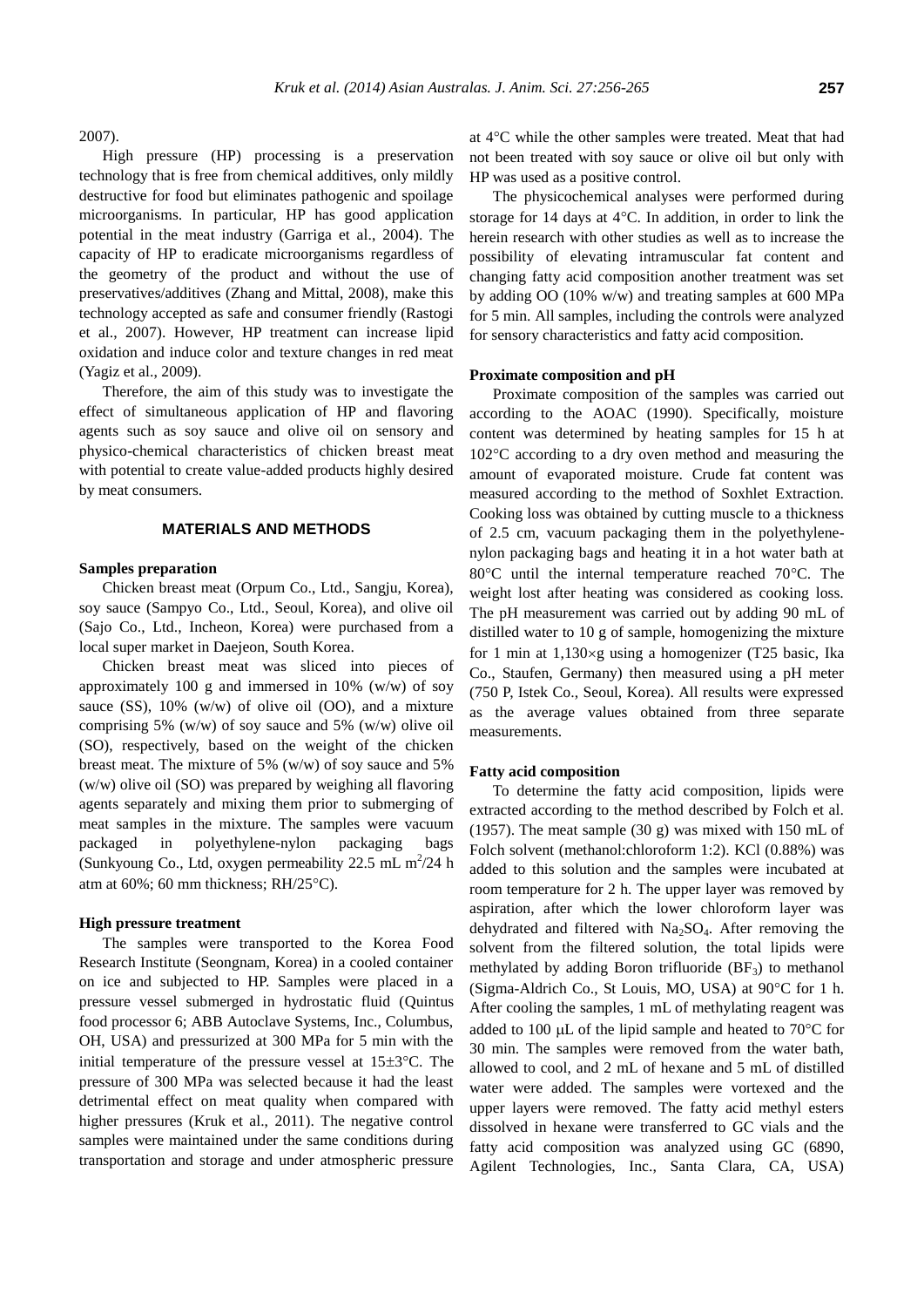equipped with a capillary column (30 m $\times$ 0.32 mm $\times$ 0.25 µm film thickness, Omegawax 320, Supelco Inc., Bellefonte, PA, USA) and a flame ionization detector. During analysis, the temperatures of the oven, inlet, and detector were 200, 250, and 260 $^{\circ}$ C, respectively. N<sub>2</sub> (99.999%) was used as the carrier gas at a linear flow rate of 0.79 mL/min and a split ratio of 100:1. Fatty acids were identified by comparison of the retention times to known fatty acid standards (Sigma Co., St. Louis, USA). The obtained chromatogram was integrated using GC Chemstation software (Rev. A.08.03, Agilent Technologies, Inc.). The relative quantities were expressed as a percent of total fatty acids on the basis of peak area.

#### **Surface color**

Breast meat surface color was measured using a spectrophotometer with Spectra Magic Software (CM-3500d, Minolta, Tokyo, Japan). Specifically, the sample was prepared as a 4 cm diameter and 1.5 cm thickness specimen and measured three times using a large size aperture (30 mm diameter). The color was expressed as  $L^*$  (brightness), a\* (redness), and b\* (yellowness) on the Hunter color scale.

#### **Texture**

Texture (chewiness, hardness, cohesiveness, gumminess, resilience, adhesiveness and springiness) was measured by using an A-XT2 texture analyzer (Stable Microsystems, Surrey, UK) equipped with a 75 mm diameter probe. Samples were cut into pieces (diameter 3.0 cm, height 2.0 cm), and the measurement speed was set at 1.00 mm/s with a trigger force of 0.005 kg. Texture analysis was automatically performed by the texture expert software (version 4,0,12,0. Stable Micro systems Ltd.), and following parameters were recorded: hardness  $(N/cm^2)$  = maximum force required to compress the sample; cohesiveness = extent to which sample could be deformed prior to rupture (A2/A1, where A1 is the total energy required for first compression and A2 as the total energy required for the second compression); adhesiveness = work necessary to pull the compressing plunger away from sample (negative area under the baseline between the compression cycles); gumminess  $(N/cm<sup>2</sup>)$  = force necessary to disintegrate a semi-solid sample for swallowing (a combination of hardness and cohesiveness); chewiness  $(N/cm)$  = work to masticate the sample for swallowing (hardness×cohesiveness×springiness); resilience = negative force input/positive force input during the first compression; and springiness  $(cm)$  = ability of sample to recover its original form after a deforming force has been removed (time duration of force input during the second compression/time duration during the first compression) (Bourne, 1978).

# **Lipid peroxidation (2-thiobarbituric acid reactive substances/TBARS)**

For measuring lipid peroxidation, 3 g of samples were homogenized (T25b; Ika Werke Gmbh & Co. KG, Janke & Kunkel, Staufen, Germany) with 12 mL of distilled water and 50  $\mu$ L 7.2% butylated hydroxyanisole (BHA) according to the method by Jung et al. (2012b). The homogenized mixture (5 mL) was transferred to a test tube with 5 mL of TBA/TCA solution (20 mM thiobarbituric acid in 15% trichloroacetic acid). The mixture was heated in a water bath for 15 min at 90 $^{\circ}$ C. After cooling to 20 $^{\circ}$ C, the mixture was centrifuged (3,000 rpm) (UNION 32R, Hanil Science Industrial, Co., Ltd., Korea) for 15 min. Absorbance of the supernatant obtained after the centrifugation, was determined by spectrophotometer (UV 1600 PC, Shimadzu, Tokyo, Japan) at 532 nm. Quantification was done based on a standard curve. Lipid peroxidation was expressed in mg of malondialdehyde/kg meat.

#### **Volatile basic nitrogen (VBN)**

VBN content was determined according to the method of Conway (1950). To 10 g of the sample, 30 mL of distilled water was added and homogenized (NS-50, Japan) for 5 min at 14,000 rpm. The homogenate was filtered through Whatman No. 1 paper and adjusted to total volume of 100 mL. The filtrate (approximately 5 mL) was placed in the outer chamber of a Conway unit (Conway, 1950) while 0.01 M Boric acid solution (5 mL) and two drops of Conway reagent (0.066% methyl red+0.066% bromocresol green, in 1:1 ratio) respectively prepared by mixing with ethanol, were added to the inner chamber. After adding 5 mL of 50%  $K_2CO_3$  solution to the outer chamber, the cover of the Conway unit was closed, and kept at  $37^{\circ}$ C for 120 min. The Boric acid solution present in the inner chamber was titrated with  $0.02$  M H<sub>2</sub>SO<sub>4</sub>. VBN was recorded as mg %.

#### **Microbiological analysis**

Before inoculation, the samples were sterilized using electron beam irradiation (35 kGy at 2.5 MeV) with linear electron beam RF accelerator (EB Tech, Daejeon, Korea). The microbial strains used for the present test were *Listeria monocytogenes* (KCTC 3569), *Salmonella* Typhimurium (KCTC 1925), and *Escherichia coli* (KCTC 1682). Each strain was primarily cultured at  $25^{\circ}$ C for 24 h using tryptic soy broth (Difco, Laboratories, Detroit, MI, USA). After centrifuging the culture solutions at 3,000 rpm for 10 min, the cells were washed twice with sterile saline solution to obtain the final concentration of approximately  $10^8$  colony forming units (CFU)/mL. The homogeneous upper solution was taken (0.1 mL) and inoculated on the surface of each sample, then vacuum packed in a polyethylene bag (oxygen permeability 22.5 mL  $m^2/24$  h atm at 60%; 60 mm thickness; RH/25 $^{\circ}$ C). After sealing, the bag was stored at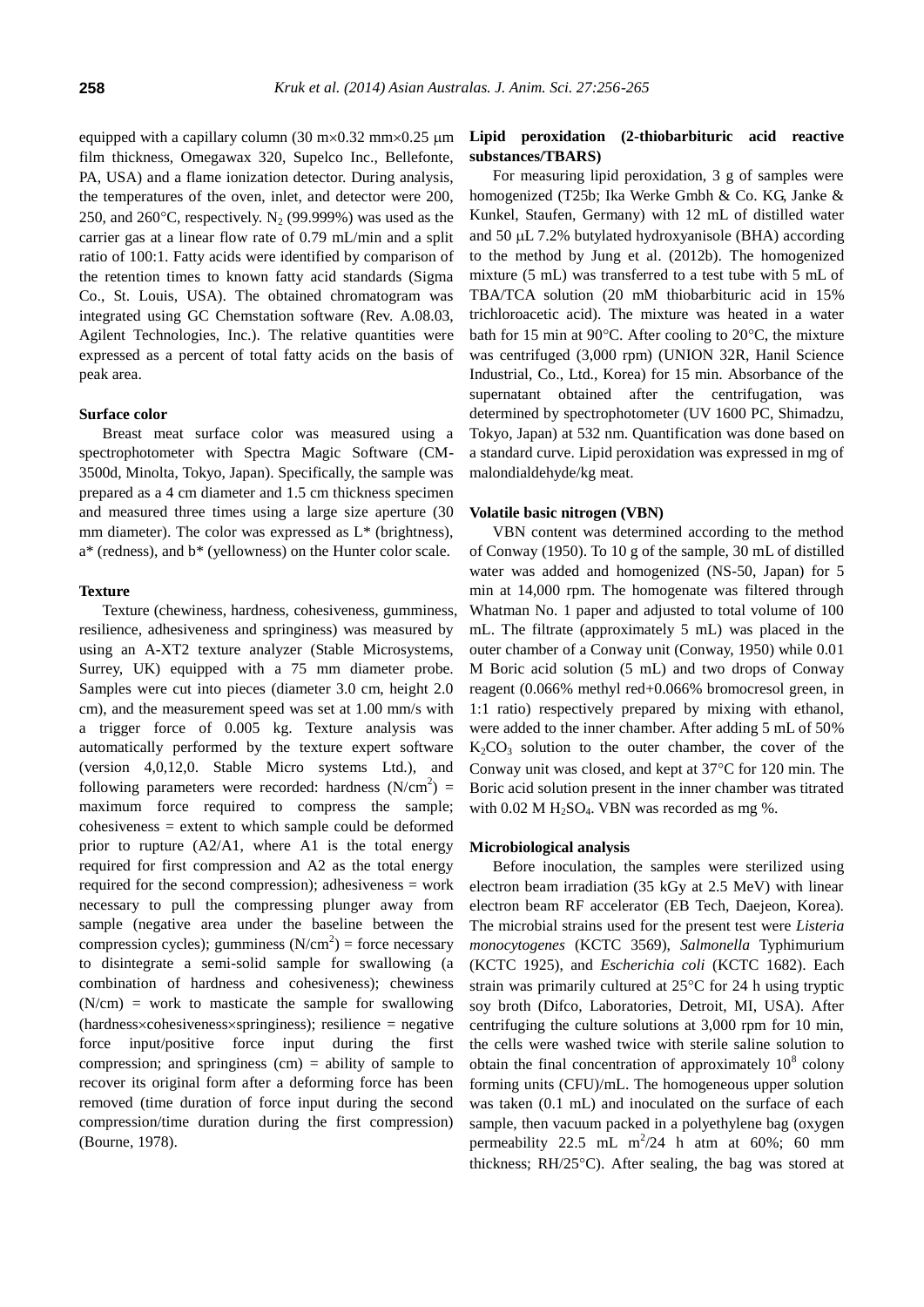#### $4^{\circ}$ C.

Microbial testing of samples was carried out by adding sterile saline (90 mL) to the sample (10 g), mixing for 120 s using Bag mixer (Model 400, Interscience, France), and diluting the mixture based on 10-fold serial dilution. Each diluent (100 mL) was inoculated to tryptic soy agar (Difco), and cultured for 48 h at  $37^{\circ}$ C. The number of colonies produced was counted and expressed as CFU/g.

# **Sensory evaluation**

Chicken breast meat samples, not treated with bacteria, were sliced into 1 cm thick portions and grilled on both sides (George Foreman Lean Mean Fat Reducing Grilling Machine, 2400 watts) for approximately 45 s to reach an internal temperature of  $71^{\circ}$ C to  $75^{\circ}$ C. Immediately after grilling, samples were provided to the sensory panel using a coded identifier. The sensory panel consisted of university students, 19 to 29 year old, 4 males and 11 females who had been trained and participated in numerous sensory evaluations of chicken and beef meat over a period of one and half years. Before tasting, panellists were familiarized with the assessment criteria, the meat attributes to be rated, and how to complete the questionnaire. Each panellist tasted at least one sample from every treatment. Water was provided to cleanse the mouth cavity between testing each sample. Panellists used a 9-point (1 to 9) hedonic scale to assess various meat quality attributes. Sensory-textural attributes scored were: meat colour (extremely light to extremely dark), aroma strength (very weak to very strong), aroma pleasantness (extremely dislike to extremely pleasant), tenderness — force required to bite the sample (extremely tough to extremely tender), juiciness (extremely dry to extremely juicy), texture  $-$  the experience during chewing samples, their stickiness to the roof of the mouth (extremely gooey to extremely smooth), flavour (extremely unpleasant to extremely enjoyable), overall satisfaction (disagreeable to enjoyable), and would you buy this meat (definitely not to definitely yes). Additionally, there was space provided for further flavour description and additional comments.

# **Statistical analysis**

The experiment was a completely randomized design conducted as 3 independent trials with 2 observations for treatment combinations for each trial. Statistical analysis was performed by one-way Analysis of Variance (ANOVA), and when significant differences were detected, the differences between the mean values were identified by Student-Newman-Keul's multiple range test using SAS software with the confidence level at  $p<0.05$  (SAS, Release 8.01, SAS Institute Inc., Cary, NC). Mean values and standard error of the means are reported.

# **RESULTS AND DISCUSSION**

#### **Proximate composition and pH**

It was found that the moisture content was significantly higher in the samples treated with olive oil (10%, OO) when compared with the other treatments but not significantly different from the controls (Table 1). The SS and SO treated samples had the lowest moisture, which could be due to the salt content in the soy sauce (Alvarado and McKee, 2007). The OO samples had the lowest cooking loss followed by the controls, SS and SO treatments. The difference between the treatments and controls were statistically significant whereas the difference between the negative and HP controls were not significant (Table 1). These results indicate that the SO, SS, and OO successfully penetrated into chicken breast meat, the SO treatment being the most efficient. Cooking loss is an important factor in quality and taste of cooked meat products (Aaslyng et al., 2003), it also reduces the yield of the final product and therefore is a major concern to the meat industry. HP, up to 300 MPa, treatment of beef *semitendinosus* muscle increased cooking loss by reducing sarcomere length, while at higher pressures (400 and 500 MPa) cooking loss did not increase (Kim et al., 2007). However, another research (Kruk et al., 2011) has found that HP of chicken breast fillets did not increase cooking loss at 300 MPa, while HP at 450 and 600 MPa increased the cooking loss by 6.4% and 19.7%, respectively.

Fat content in all treated groups was significantly higher when compared with the controls. Among all treatment groups, SO and SS showed the highest fat content with OO the lowest. Initially it is difficult to see how SS could increase fat content, but it may be possible that salt or some other component of the sauce solution affected the muscle texture, allowing subcutaneous and or inter-muscular fat from around the chicken meat to be forced into the muscle.

**Table 1.** Attributes of chicken breast meat with added olive oil and/or soy sauce and treated by HP at 300 MPa

| Treatment <sup>1</sup> | Moisture<br>(% )  | Cooking<br>$loss (\%)$ | Fat content<br>(% ) | pН                |
|------------------------|-------------------|------------------------|---------------------|-------------------|
| $0.1$ MPa              | $70.3^{\rm a}$    | $31.6^\circ$           | $1.5^\circ$         | $6.24^{\rm a}$    |
| 300 MPa                | $72.2^a$          | $30.4^\circ$           | $1.7^{\circ}$       | 6.22 <sup>a</sup> |
| SS+300 MPa             | 66.9 <sup>b</sup> | $33.7^{b}$             | 6.3 <sup>a</sup>    | $6.15^{bc}$       |
| OO+300 MPa             | $72.0^a$          | 28.7 <sup>d</sup>      | $5.1^{b}$           | 6.14 <sup>c</sup> |
| SO+300 MPa             | $66.8^{b}$        | $35.9^{a}$             | 6.9 <sup>a</sup>    | $6.17^{b}$        |
| $SEM^2$                | 11                | 0.8                    | 0.5                 | 0.01              |

a-d Different letters in the same column indicate a significant difference  $(p<0.05)$ .

 $1$  0.1 MPa = Chicken breast without any treatment; 300 MPa = HP processed at 300 MPa; SS+300 MPa = HP processed with soy sauce (10%, w/w); OO+300 MPa = HP processed with olive oil (10%, w/w);  $SO+300$  MPa = HP processed with soy sauce (5%, w/w) and olive oil (5%, w/w).

<sup>2</sup> Standard error of the means ( $n = 15$ ).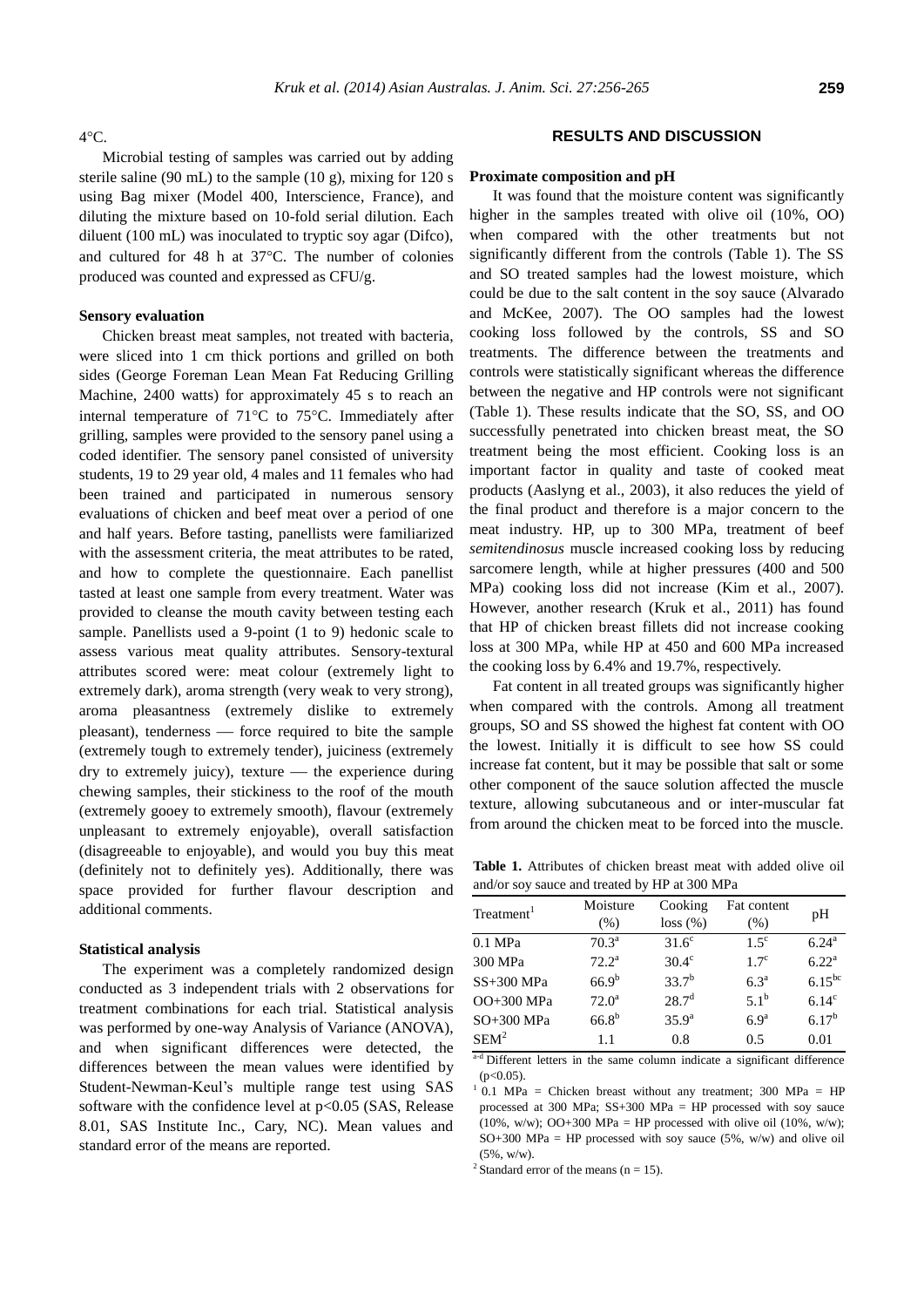| Fatty acid                         | Treatment <sup>1</sup> |                    |                    |                    |                    |                    | SEM <sup>2</sup> |
|------------------------------------|------------------------|--------------------|--------------------|--------------------|--------------------|--------------------|------------------|
| composition                        | $0.1$ MPa              | 300 MPa            | $SS+300MPa$        | $OO+300MPa$        | $SO+300MPa$        | OO+600 MPa         |                  |
| C16:0                              | $24.9^{\rm a}$         | $24.7^{\rm a}$     | $25.3^{a}$         | $23.3^{b}$         | $23.2^{b}$         | $23.4^{b}$         | 0.6              |
| C <sub>16:1</sub>                  | $3.5^{\mathrm{a}}$     | 2.9 <sup>ab</sup>  | 3.6 <sup>a</sup>   | $2.4^{\rm b}$      | $3.2^{ab}$         | 3.6 <sup>a</sup>   | 0.4              |
| C18:0                              | 12.2                   | 13.1               | 12.1               | 12.8               | 11.5               | 12.6               | 1.0              |
| C18:1                              | $31.2^{\circ}$         | $30.3^\circ$       | $33.5^\circ$       | $35.3^{bc}$        | 40.2 <sup>ab</sup> | 41.8 <sup>a</sup>  | 2.9              |
| C <sub>18:2</sub>                  | $19.4^{\rm a}$         | $19.3^{ab}$        | 18.0 <sup>ab</sup> | $17.5^{\rm b}$     | 14.8 <sup>c</sup>  | $13.7^\circ$       | 0.9              |
| C <sub>18:3</sub>                  | $0.54^{\rm a}$         | $0.47^{\rm a}$     | $0.56^{\rm a}$     | $0.46^{\rm a}$     | $0.48^{\rm a}$     | $0.32^{b}$         | 0.06             |
| C20:4                              | $6.6^{ab}$             | $7.5^{\mathrm{a}}$ | 5.7 <sup>ab</sup>  | $6.6^{\mathrm{a}}$ | $5.5^{bc}$         | $3.7^\circ$        | 0.9              |
| C22:6                              | 1.8 <sup>a</sup>       | 1.9 <sup>a</sup>   | $1.3^{bc}$         | 1.6 <sup>ab</sup>  | $1.1^{\circ}$      | 1.0 <sup>c</sup>   | 0.2              |
| Saturated                          | $37.2^{ab}$            | $37.8^{\rm a}$     | $37.4^{\rm a}$     | $36.1^{ab}$        | $34.7^{b}$         | 36.0 <sup>ab</sup> | 1.3              |
| Monounsaturated                    | $34.6^\circ$           | $33.1^\circ$       | $37.1^{bc}$        | $37.7^{bc}$        | $43.5^{ab}$        | $45.3^{\circ}$     | 3.2              |
| Polyunsaturated                    | $28.2^{\rm a}$         | $29.1^{\rm a}$     | $25.5^{ab}$        | $26.2^{\rm a}$     | $21.9^{bc}$        | $18.6^\circ$       | 2.0              |
| Unsaturated/saturated <sup>3</sup> | 1.69                   | 1.65               | 1.67               | 1.77               | 1.88               | 1.78               |                  |

**Table 2.** Fatty acid composition (%) of chicken breast meat with added olive oil and/or soy sauce and treated by HP at 300 MPa

 $a$ -d Different letters in the same row indicate a significant difference (p<0.05).

 $10.1$  MPa = Chicken breast without any treatment; 300 MPa = HP processed at 300 MPa; SS+300 MPa = HP processed with soy sauce (10%, w/w); OO+300 MPa = HP processed with olive oil (10%, w/w); SO+300 MPa = HP processed with soy sauce (5%, w/w) and olive oil (5%, w/w); OO+600  $MPa = HP$  processed with 600 MPa with olive oil (10%, w/w).

<sup>2</sup> Standard error of the means (n = 18).<sup>3</sup> The ratio was calculated from treatment means.

The pH of the controls was significantly higher than that of SO, SS, and OO (Table 1).

#### **Fatty acid composition**

The effect of HPP and flavoring agents on chicken breast meat is presented in Table 2. Oleic acid (C18:1) is the main component of olive oil. Compared to the controls, the addition of a mixture of oleic acid with soy sauce (SO [5%+5%]) followed by 300 MPa pressure increased the oleic acid (C18:1) and monosaturated fatty acid content and reduced the linoleic acid (C18:2), [docosahexaenoic a](http://en.wikipedia.org/wiki/Docosahexaenoic_acid)cid (C22:6) and PUFA contents.

Treatment with OO (10%) at 600 MPa resulted in a similar trend as the treatment with SO  $(5\% + 5\%)$  at 300 MPa. These two treatments produced the highest increase in oleic acid (more than 35%). Treatment with OO (10%) at 300 MPa did not have a significant effect on any fatty acids when compared with the controls suggesting that HP processing under 300 MPa pressure is not strong enough for the olive oil to penetrate into the chicken breast meat. It seems that at 600 MPa the pressure is high enough to force the olive oil into the meat; while at 300 MPa some component of the soy sauce is causing the meat to become penetrable by mixture with olive oil; whereas, without soy sauce, at 300 MPa the olive oil cannot be forced into the meat.

Additionally the OO (10%) and 600 MPa caused a reduction of linolenic (C18:3) and eicosatetraenoic (C20:4) fatty acids, but did not affect the content of saturated fatty acids.

All the treatment groups that include olive oil alone and with soy sauce produced a higher ratio of unsaturated to saturated fatty acids. Although the significance of this ratio could not be tested, the trend suggests that the addition of OO and/or SO produced favorable meat products in terms of fatty acid profile as well as higher palatability due to increased fat content. Olive oil has recently received attention, chiefly as a source of monounsaturated fatty acids (mainly oleic acid) (Lόpez-Lόpez et al., 2011) because it has a high biological value and contains antioxidants in optimum concentrations (Mahmoud and Badr, 2011). Therefore, the present method of preparing chicken breast meat has advantages compared to untreated meat in terms of improved palatability and health benefits due to fatty acid profile modification, as well as food safety enhancement.

#### **Surface color**

When considering the lightness  $(L^*)$ , the lightest meat color was observed in 300 MPa pressurized samples either with or without olive oil (Table 3). Although the  $L^*$  value of OO 300 MPa treatment was higher than 300 MPa, the difference between the treatments was not statistically significant. This effect, that could be detected visually, demonstrates that although the application of olive oil increased the lightness of the meat, the pressure was the most detrimental whitening factor. The 300 MPa HP treatment with addition of soy sauce alone or in combination with olive oil significantly reduced the L\* value of the meat compared to treatment with olive oil, or pressure alone. However, the soy sauce did not reduce the lightness to that of untreated chicken breast meat (0.1 MPa).

Redness (a\*) was high in the chicken breast treated with SS, SO and control (300 MPa) followed by OO at 300 MPa  $(p<0.05)$  and then the non-pressurized control  $(0.1 \text{ MPa})$ , p<0.05), respectively. Thus pressure has increased redness,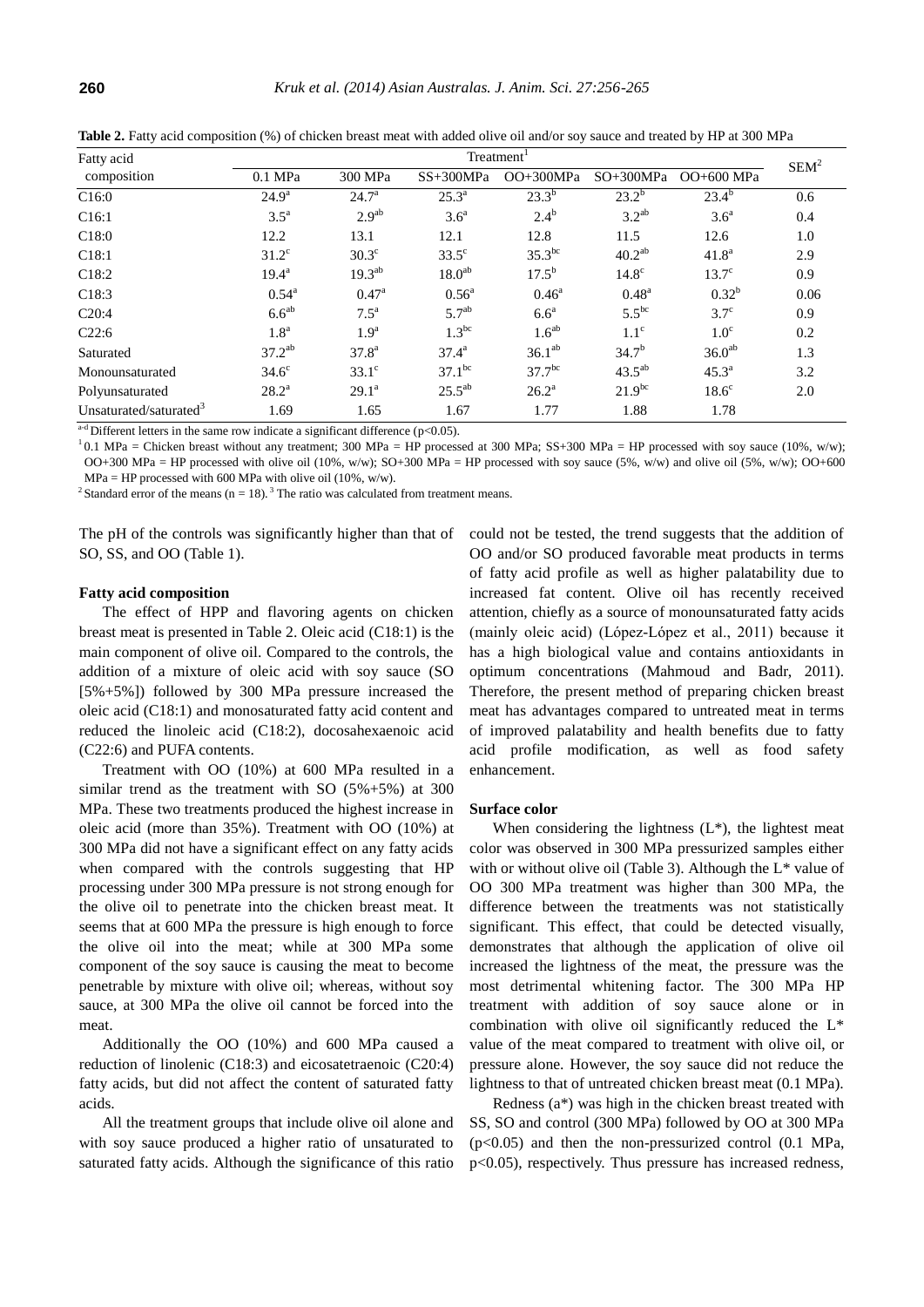**Table 3.** Surface color of chicken breast meat with added olive oil and soy sauce and/or treated by HP at 300 MPa

| Treatment <sup>1</sup> | Lightness<br>$(L^*$ -value) | Redness<br>$(a*-value)$ | Yellowness<br>$(b*-value)$ |
|------------------------|-----------------------------|-------------------------|----------------------------|
| $0.1$ MPa              | $52.9^{\rm d}$              | $0.4^\circ$             | $10.2^d$                   |
| 300 MPa                | 69.9 <sup>a</sup>           | $2.8^{ab}$              | $13.4^{bc}$                |
| $SS+300$ MPa           | $59.0^\circ$                | 4.3 <sup>a</sup>        | $15.3^{ab}$                |
| OO+300 MPa             | 71.6 <sup>a</sup>           | $1.6^{bc}$              | 12.1 <sup>cd</sup>         |
| SO+300 MPa             | $63.6^{b}$                  | $3.4^{ab}$              | $16.4^{\rm a}$             |
| $SEM^2$                | 1.4                         | 0.9                     | 1.0                        |

a<sup>-d</sup> Different letters in the same column indicate a significant difference  $(p<0.05)$ .

 $1$  0.1 MPa = Chicken breast without any treatment; 300 MPa = HP processed at 300 MPa; SS+300 MPa = HP processed with soy sauce (10%, w/w); OO+300 MPa = HP processed with olive oil (10%, w/w);  $SO+300$  MPa = HP processed with soy sauce (5%, w/w) and olive oil  $(5\%$ , w/w).

<sup>2</sup> Standard error of the means ( $n = 15$ ).

while OO has reduced redness compared to SS, but not compared to the control. Yellowness was higher in soy sauce containing samples. The SO treatment had the highest b\* value followed by SS and 300 MPa (control) treatments. The mixture of soy sauce and olive oil gave the highest b\* value that was significantly higher than the control, whereas the b\* value of SS was higher than the control (0.1 MPa) but not statistically different from the pressurized control (300 MPa) or SO samples. Since 300 MPa, OO reduced the yellowness compared to the SS treatment, these differences in color parameters may be due to both the color of soy sauce itself (Jin et al., 2005) in conjunction with HP treatment. It has been reported that application of HP affects the color of beef muscle (Serra et al., 2007), minced muscle of albacore tuna, *Thunnus alalunga* (Ramirez-Suarez and Morrissey, 2006), and meat products such as sausages causing a brighter appearance (Crehana et al., 2000). Kruk et al. (2011) reported that the increase of pressure from 300 MPa to 600 MPa increased the  $L^*$ ,  $a^*$ , and  $b^*$  values of chicken breast meat, agreeing with the present results. Colour changes can be explained by the colour of the sauce, myoglobin denaturation, and/or heme displacement or release as well as ferrous oxidation caused by the pressure

# **Texture**

Jung et al., 2012b).

The textural profiles were assessed as chewiness, hardness, cohesiveness, gumminess resilience, adhesiveness and springiness. Except for the springiness and adhesiveness, all other parameters have been reduced with the application of pressure and the additives. However, there was no significant difference in springiness. Similar systematic differences tended to be seen for all other textural traits (Table 4). The order of treatments were the non-pressurized control, SS 300 MPa, control 300 MPa and OO 300 MPa followed by SO 300 MPa. In this order, with two minor anomalies, the treatments reduced significantly in chewiness, hardness, cohesiveness, gumminess and resilience. This suggests that pressure affects the normal texture, SS partly reduces this affect, while OO and the interaction between S and O increase the reduction in textural characters.

treatment (Carlez et al., 1995; Mor-Mur and Yuste, 2003;

The HP effects on meat hardness are dependent on rigor stage, pressure, temperature and their combination. Generally, low pressure (<200 MPa) treatment can tenderize pre-rigor meat, while tenderization of post-rigor meat with HHP can only be achieved at high temperature  $(40^{\circ}C)$  to 80°C) (Sun and Holly, 2010). Many researchers reported that the texture profile of meat, especially hardness, increased significantly with an increase of pressure. When Cod muscles were subjected to pressure the hardness increased, with treatment up to 400 MPa, because HP stimulates the formation of a hydrogen bonded gel (Angsupanich and Ledward, 1998). Master et al. (2000) showed that hardness of fish increased as a result of high pressure processing at 200 and 400 MPa. A similar effect of increased pressure on hardness was observed in beef muscle (Ma and Ledward, 2004) and chicken breast meat (Kruk et al., 2011). On the other hand, Suzuki et al. (1990) reported that pressures of 150 MPa or higher achieved tenderization effect on beef by fragmentation of myofibrillar proteins and reduction of gap filament integrity. Luruena-Martinez et al. (2004) reported that olive oil addition together with fat

| Treatment <sup>1</sup> | $0.1$ MPa          | 300 MPa            | $SS+300$ MPa | OO+300 MPa      | $SO+300$ MPa    | $SEM^2$ |
|------------------------|--------------------|--------------------|--------------|-----------------|-----------------|---------|
| Chewiness              | $3.057^{\text{a}}$ | $2.375^{bc}$       | $2,767^{ab}$ | $2.045^{\circ}$ | $1,423^{\circ}$ | 284     |
| Hardness               | $7.889^{a}$        | $7,094^{ab}$       | $6.798^{b}$  | $5,656^{\circ}$ | $5.050^{\circ}$ | 479     |
| Cohesiveness           | $0.52^{\rm a}$     | $0.42^{b}$         | $0.49^{ab}$  | $0.44^{ab}$     | $0.33^{\circ}$  | 0.04    |
| Gumminess              | $4.010^a$          | 2.961 <sup>b</sup> | $3.360^{b}$  | $2.479^{\circ}$ | $1,663^d$       | 204     |
| Resilience             | 0.17 <sup>a</sup>  | $0.14^{ab}$        | $0.18^{a}$   | $0.14^{ab}$     | $0.11^{b}$      | 0.02    |
| Adhesiveness           | $-40b$             | $-13^{ab}$         | $-3^{\rm a}$ | $-16^{ab}$      | $-19^{ab}$      | 15      |
| Springiness            | 0.76               | 0.80               | 0.82         | 0.82            | 0.86            | 0.06    |

**Table 4.** Texture characteristics of chicken breast meat with added olive oil and/or soy sauce and treated by HP at 300 MPa

 $a-c$  Different letters in the same row indicate a significant difference (p<0.05).

 $10.1$  MPa = Chicken breast without any treatment; 300 MPa = HP processed at 300 MPa; SS+300 MPa = HP processed with soy sauce (10%, w/w); OO+300 MPa = HP processed with olive oil (10%, w/w); SO+300 MPa; HP processed with soy sauce (5%, w/w) and olive oil (5%, w/w).

<sup>2</sup> Standard error of the means ( $n = 15$ ).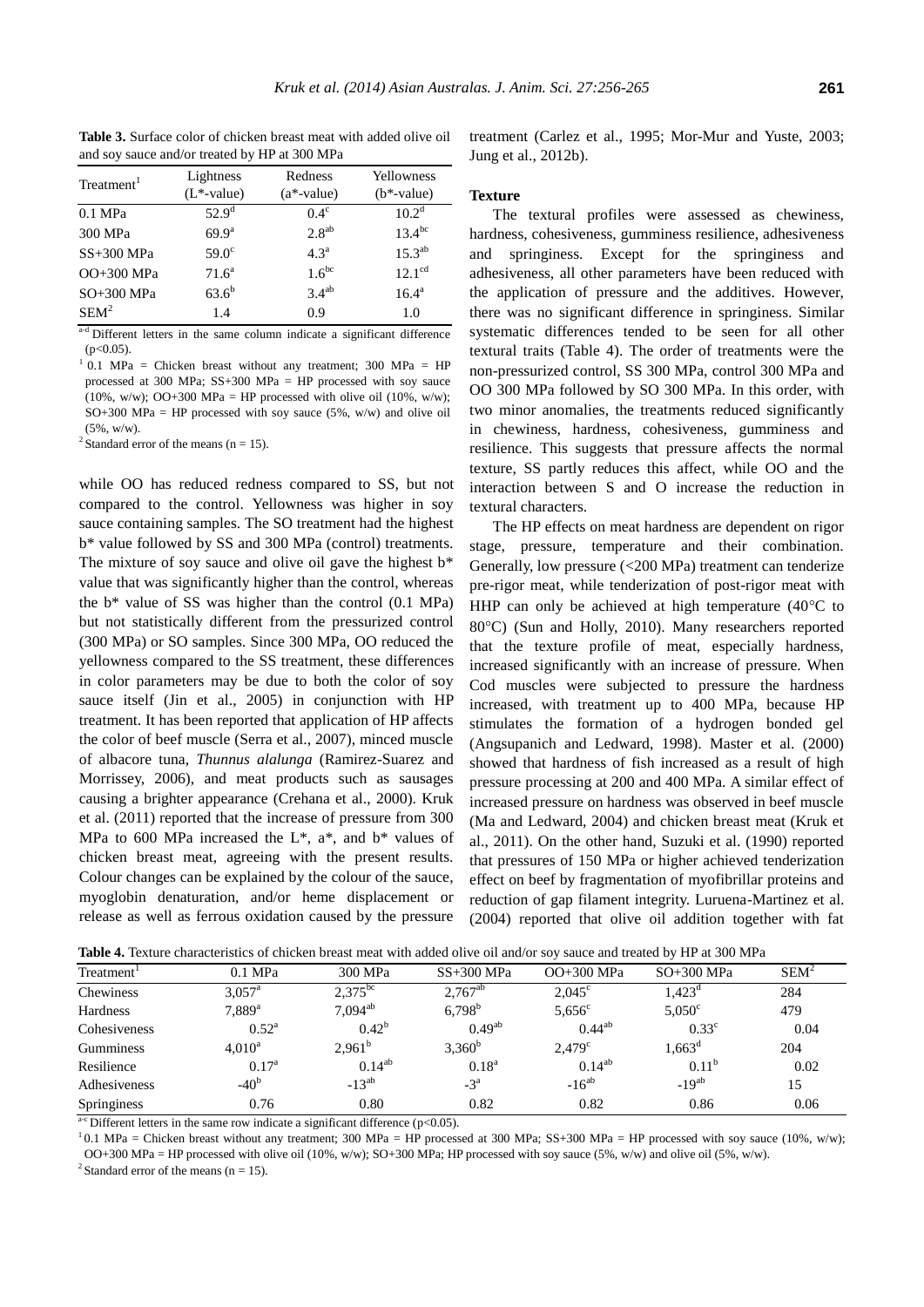reduction caused a significant decrease in hardness and the related parameters such as chewiness and gumminess due to high monounsaturated fat in the product. Our results concur with (Luruena-Martinez et al., 2004). Hardness is an important texture attribute to consumers and dictates the commercial value of a meat (Chambers and Bowers, 1993). These results support the conclusion that HP with OO or SO as used in the present study is advantageous as it can reduce the hardness of chicken meat.

### **Lipid oxidation (TBARS)**

Lipid oxidation for all treatments increased with increasing storage time (Table 5). After 7 days of storage TBARS values of the non-pressurized control (0.1 MPa) increased approximately 1.7 fold, all of which occurred in the first 3 days. A similar result was obtained for the pressurized control (300 MPa) except that the TBARS values increased a further 1.7 fold over the next 4 days of storage. Treatment with OO overcame the detrimental effect of pressure (300 MPa). Treatment with soy sauce produced significant oxidation at day 0, which was partially overcome in the SO treatment, either by reduced soy sauce volume or the addition of olive oil.

Kruk et al. (2011) reported that HP at 450 and 600 MPa induced lipid oxidation of chicken breast during storage. However, it was demonstrated that oxidation of chicken breast treated at 300 MPa was not higher when compared with the control until day 3. A similar detrimental effect of pressure was observed at over 400 MPa (Wiggers et al., 2004), whereas there was no significant difference with HP at less than 300 MPa (Cheah and Ledward, 1996).

It has been reported that addition of olive oil into certain food makes them resistant to oxidation due to the presence of antioxidants such as  $\beta$ -carotene and phenolic compounds

**Table 5.** Lipid oxidation (TBARS) of chicken breast meat with added olive oil and/or soy sauce and treated by HP at 300 MPa

| Treatment <sup>1</sup> | Storage period (day) | $SEM^2$             |                    |      |
|------------------------|----------------------|---------------------|--------------------|------|
|                        | $\theta$             | 3                   |                    |      |
| $0.1$ MPa              | 0.28 <sup>cx</sup>   | $0.48^\text{cy}$    | $0.47^{\rm cy}$    | 0.06 |
| 300 MPa                | $0.27$ <sup>cx</sup> | $0.43^{\text{cdy}}$ | $0.73^{bz}$        | 0.08 |
| OO+300 MPa             | 0.29 <sup>cx</sup>   | 0.36 <sup>dy</sup>  | $0.48^{cz}$        | 0.03 |
| $SO+300$ MPa           | $0.56^{bx}$          | 0.69 <sup>by</sup>  | 0.86 <sup>bx</sup> | 0.02 |
| $SS+300$ MPa           | $0.91^{ax}$          | 1.01 <sup>ay</sup>  | 1.04 <sup>ay</sup> | 0.03 |
| $SEM^2$                | 0.03                 | 0.05                | 0.08               |      |

a-d Different letters in the same column indicate a significant difference  $(p<0.05)$ .

 $x-z$  Different letters in the same row indicate a significant difference  $(p<0.05)$ .

 $1$  0.1 MPa = Chicken breast without any treatment; 300 MPa = HP processed at 300 MPa; SS+300 MPa = HP processed with soy sauce (10%, w/w); OO+300 MPa = HP processed with olive oil (10%, w/w);  $SO+300$  MPa = HP processed with soy sauce (5%, w/w) and olive oil (5%, w/w).

<sup>2</sup> Standard error of the means ( $n = 15$ ).

(Aparicio et al., 1999; Kim et al., 2009). Ansorena and Astiasarán (2004) reported that the addition of olive oil to sausages was more effective than using vacuum packaging methods for avoiding lipid oxidation during storage. As found in this study, the use of olive oil is beneficial for suppressing lipid oxidation induced by HP. In contrast, the addition of soy sauce promotes lipid oxidation perhaps because of salts and other reactive compounds in the sauce.

#### **Volatile basic nitrogen (VBN)**

Total VBN concentration in chicken breast meat has been used as an index of meat freshness (Yamanaka and Matsumoto, 1989; Ohashi et al., 1991). There was no difference between the treatments and controls in VBN content at day 0 except the SS samples which had significantly higher VBN value (Table 6). All treatments increased VBN by day 7 of storage. The SS samples further increased VBN values after 3 days of storage and remained at this level till day 7. In contrast, the non-pressurized control showed significant differences at each time interval, over 4 fold increase in VBN after 7 days, while the pressurized control (300 MPa) produced a 2 fold, increase in VBN between days 3 and 7. The OO, SO, and SS treatments reduced the increase in VBN to less than 1.5 fold over the 7 days.

VBN in meat can be increased by either bacterial or enzymatic degradation of proteins (Egan et al., 1981). A previous study that used higher pressures reduced the VBN content in chicken meat, which was associated with a decreased bacterial count (Kruk et al., 2011). These results support the theory that HP treatment helps to maintain meat freshness via eliminating contaminating microorganisms and protecting against enzymatic degradation of meat

**Table 6.** Volatile basic nitrogen (mg %) in chicken breast meat treated with olive oil and/or soy sauce and treated by HP at 300 MPa

| Treatment <sup>1</sup> | Storage period (day) | $SEM^2$               |                    |     |  |
|------------------------|----------------------|-----------------------|--------------------|-----|--|
|                        | $\theta$             |                       |                    |     |  |
| $0.1$ MPa              | $15.4^{bz}$          | 28.0 <sup>ay</sup>    | 65.8 <sup>ax</sup> | 1.9 |  |
| 300 MPa                | $14.7^{by}$          | $17.5^{cy}$           | $34.3^{bx}$        | 1.9 |  |
| OO+300 MPa             | $15.4^{by}$          | $18.2$ <sup>cxy</sup> | $22.4^\text{cx}$   | 1.9 |  |
| $SO+300$ MPa           | 16.8 <sup>aby</sup>  | $17.5^{\rm cy}$       | $23.8^{cx}$        | 0.9 |  |
| $SS+300$ MPa           | 18.9 <sup>ay</sup>   | $22.4^{bx}$           | $24.5^{\text{cx}}$ | 1.2 |  |
| $SEM^2$                | 1.2.                 | 17                    | 19                 |     |  |

a-c Different letters in the same column indicate a significant difference  $(p<0.05)$ .

<sup>x-z</sup> Different letters in the same row indicate a significant difference  $(p<0.05)$ .

 $1$  0.1 MPa = Chicken breast without any treatment; 300 MPa = HP processed at 300 MPa; SS+300 MPa = HP processed with soy sauce (10%, w/w); OO+300 MPa = HP processed with olive oil (10%, w/w);  $SO+300$  MPa = HP processed with soy sauce (5%, w/w) and olive oil (5%, w/w).

<sup>2</sup> Standard error of the means ( $n = 15$ ).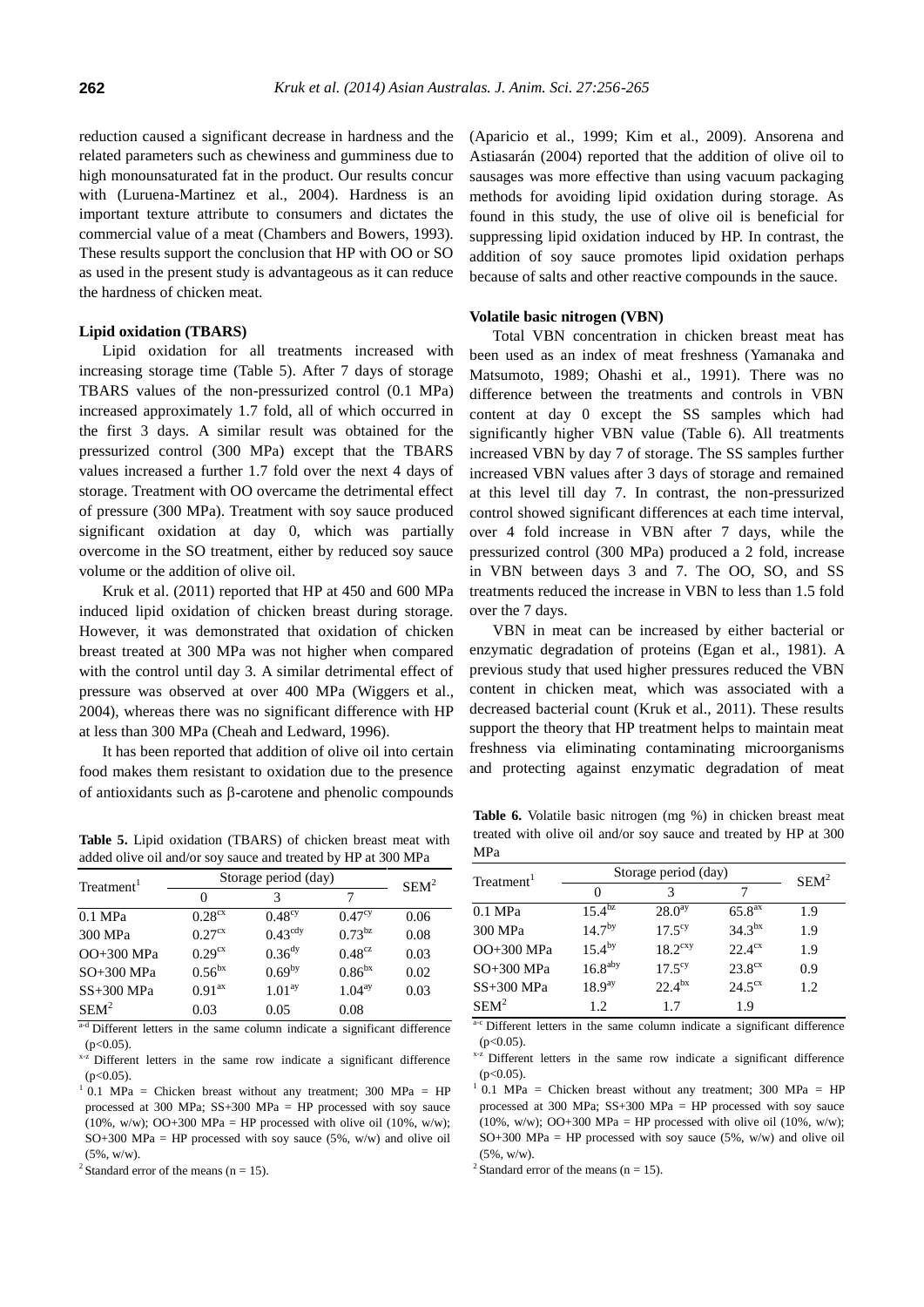proteins. It is possible that the salt in the soy sauce treatments could further reduce VBN production either by enzymatic or microbial inhibition. The mechanism causing the effect of olive oil on VBN is not known.

#### **Inactivation of pathogens**

The application of 300 MPa HP alone or in combination with flavorings reduced the 3 major pathogens on average by 1 to 2 log CFU/g: *E. coli*, 2.1 log CFU/g; *L. monocytogenes*, 1.3 log CFU/g and *S. Typhimurium*, 1.1 log CFU/g (Table 7). The most beneficial effects of HP alone, or with SO, SS, or OO were observed on *E. coli*, *L. monocytogenes* then *S. Tphimurium*, respectively.

Kruk et al. (2011) and Jung et al. (2012a) reported that the pressures 450 and 600 MPa almost completely eliminated the 3 major pathogens including *S. Typhimurium*, *E. coli*, and *L. monocytogenes*, but this study only produced 1 to 2 log unit reductions with 300 MPa pressure, which showed limited effect on food safety enhancement. Malicki et al. (2005) showed that pressure between 100 and 400 MPa efficiently reduced strains of *Salmonella*. Styles et al. (1991) reported a >7 log reduction in *L. monocytogenes* at approximately 340 MPa pressure. The microbial cellular membrane is affected by high pressure, resulting in osmotic changes, lysis, alterations of nuclear materials, and other modifications which can result in cell death (Mackey et al., 1994). In this study, all treatments inhibited microbial

growth during storage at day 3, indicating that 300 MPa HP in combination with olive oil and soy sauce improve meat safety. On the other hand, under certain circumstances, the reduction of pathogens may not be sufficient for assurance of meat safety after treatment at 300 MPa. These varied results suggest that further research is required to be certain of increasing food safety at 300 MPa pressure.

#### **Sensory evaluation**

According to sensory evaluation based on preference tests of Korean test panels, compared to the non-pressurized control (0.1 MPa) the OO 300 MPa was the only treatment that had a significantly higher willingness to buy (Table 8). This can be a function of the specific combination of small and relative differences in the sensory traits, though not significant, in conjunction with a significant increase in fat content of the OO samples, along with significantly reduced cooking loss and pH.

The SO and SS 300MPa treatments had elevated surface color and aroma scores compared to control (0.1 MPa) treatment. The only other significant difference found from the sensory analysis was the improvement in flavor score for the OO 300 MPa treatment compared to the pressurized control (300 MPa).

It has been reported that HP treatment affects many sensory characteristics of meat. Kruk et al. (2011) demonstrated that HP treatment affected flavor, juiciness

**Table 7.** Growth of pathogens (log(CFU/g)) in inoculated chicken breast meat treated with olive oil and/or soy sauce and treated by HP at 300 MPa

| Microorganisms             |                        |                    | Storage period (day) |                     |                     |         |
|----------------------------|------------------------|--------------------|----------------------|---------------------|---------------------|---------|
|                            | Treatment <sup>1</sup> | $\Omega$           | 3                    | 7                   | 14                  | $SEM^2$ |
| Escherichia coli KCTC 1682 | $0.1$ MPa              | 8.45 <sup>ax</sup> | 7.98 <sup>ay</sup>   | 7.84 <sup>ay</sup>  | 8.01 <sup>ay</sup>  | 0.16    |
|                            | 300 MPa                | 6.76 <sup>bx</sup> | 5.39 <sup>by</sup>   | 5.97 <sup>cx</sup>  | 6.88 <sup>bx</sup>  | 0.17    |
|                            | SS+300 MPa             | $5.78^{bcy}$       | $5.17^{bz}$          | $5.81^\text{cy}$    | 6.39 <sup>cx</sup>  | 0.13    |
|                            | OO+300 MPa             | 6.11 <sup>bx</sup> | $5.24^{by}$          | 6.17 <sup>bx</sup>  | 6.49 <sup>cx</sup>  | 0.22    |
|                            | SO+300 MPa             | 5.48 <sup>cy</sup> | $5.33^{by}$          | 6.19 <sup>bx</sup>  | $6.45^{\text{cx}}$  | 0.16    |
|                            | $SEM^3$                | 0.20               | 0.21                 | 0.15                | 0.11                |         |
| Salmonella typhimurium     | $0.1$ MPa              | 6.17 <sup>bx</sup> | $6.74^{ax}$          | 6.69 <sup>ax</sup>  | 6.84 <sup>ax</sup>  | 0.35    |
| <b>KCTC 1925</b>           | 300 MPa                | $5.53^{cx}$        | 5.26 <sup>bx</sup>   | $5.06^{by}$         | 5.38 <sup>cx</sup>  | 0.26    |
|                            | SS+300 MPa             | $5.50^{cx}$        | 4.60 <sup>bz</sup>   | $4.95^{byz}$        | 5.85 <sup>bx</sup>  | 0.35    |
|                            | OO+300 MPa             | 6.33 <sup>bx</sup> | $4.81^{bz}$          | $5.14^{by}$         | $5.80^{bxy}$        | 0.36    |
|                            | SO+300 MPa             | 6.70 <sup>ax</sup> | $5.47^{by}$          | $5.54^{by}$         | 6.20 <sup>abs</sup> | 0.29    |
|                            | $SEM^3$                | 0.16               | 0.45                 | 0.33                | 0.38                |         |
| Listeria monocytogenes     | $0.1$ MPa              | 7.35 <sup>aw</sup> | 6.08 <sup>ay</sup>   | $5.63^{az}$         | 6.92 <sup>ax</sup>  | 0.11    |
| <b>KCTC 3569</b>           | 300 MPa                | 4.13 <sup>cy</sup> | 4.38 <sup>bxy</sup>  | 4.40 <sup>cxy</sup> | 4.89 <sup>cx</sup>  | 0.31    |
|                            | SS+300 MPa             | $5.58^{bx}$        | 5.60 <sup>ax</sup>   | $5.13^{bx}$         | $5.65^{bx}$         | 0.27    |
|                            | OO+300 MPa             | 4.54 <sup>cy</sup> | $4.43^{by}$          | 5.85 <sup>ax</sup>  | 5.48 <sup>bx</sup>  | 0.312   |
|                            | SO+300 MPa             | 5.48 <sup>bx</sup> | 5.70 <sup>ax</sup>   | 5.58 <sup>ax</sup>  | 5.69 <sup>bx</sup>  | 0.21    |
|                            | $SEM^3$                | 0.27               | 0.22                 | 0.19                | 0.30                |         |

<sup>a-c</sup> Within microorganism, different letters in the same column indicate a significant difference ( $p<0.05$ ).

 $^{wz}$  Different letters in the same row indicate a significant difference (p<0.05).

 $10.1$  MPa = Chicken breast without any treatment; 300 MPa = HP processed at 300 MPa; SS+300 MPa = HP processed with soy sauce (10%, w/w); OO+300 MPa = HP processed with olive oil (10%, w/w); SO+300 MPa = HP processed with soy sauce (5%, w/w) and olive oil (5%, w/w).

<sup>2</sup> Standard error of the means (n = 12). <sup>3</sup> Standard error of the means (n = 15).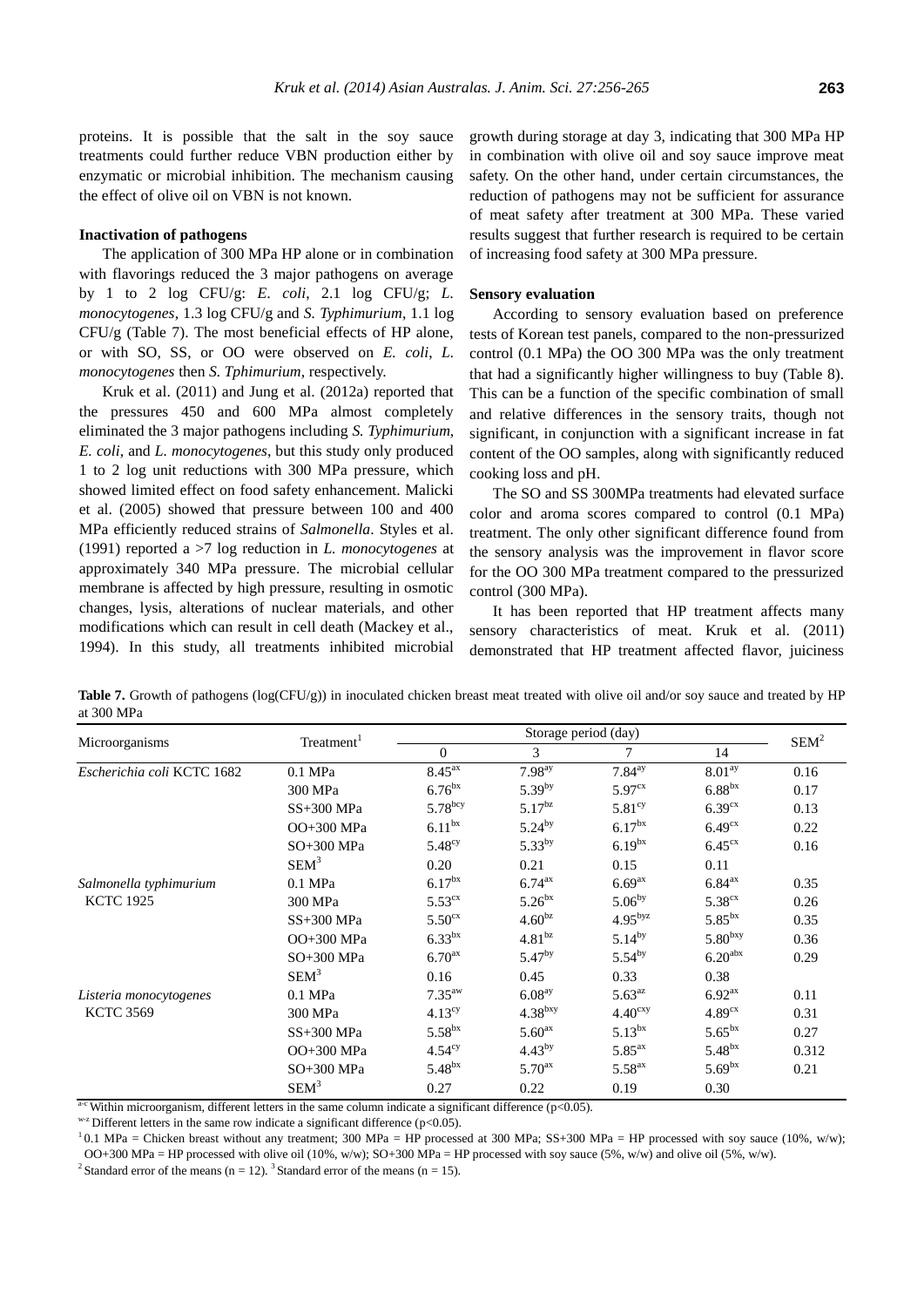| Sensory parameter  | $0.1$ MPa         | 300 MPa           | $OO+300$ MPa      | $SO+300$ MPa   | $SS+300$ MPa      | <b>SEM</b> |
|--------------------|-------------------|-------------------|-------------------|----------------|-------------------|------------|
| Surface color      | $3.10^{b}$        | $3.08^{b}$        | $2.50^{b}$        | $4.40^{\rm a}$ | $4.83^{\rm a}$    | 0.37       |
| Aroma              | 3.90 <sup>b</sup> | $3.88^{b}$        | $3.83^{b}$        | $5.70^{\circ}$ | $5.56^{\circ}$    | 0.52       |
| <b>Tenderness</b>  | $6.87^{a}$        | 6.02 <sup>a</sup> | 5.72 <sup>a</sup> | $6.37^{a}$     | $6.15^{\rm a}$    | 1.12       |
| <b>Juiciness</b>   | $6.67^{\rm a}$    | $6.55^{\rm a}$    | $6.74^{\rm a}$    | $6.02^{\rm a}$ | 7.07 <sup>a</sup> | 0.57       |
| Chewiness          | $6.00^{\rm a}$    | $6.00^{\rm a}$    | $6.20^{\rm a}$    | $6.37^{a}$     | $6.94^{\rm a}$    | 0.62       |
| Flavor             | $5.20^{ab}$       | $4.92^{b}$        | 6.06 <sup>a</sup> | $5.36^{ab}$    | $5.06^{b}$        | 0.45       |
| Overall acceptance | $5.13^{a}$        | 5.07 <sup>a</sup> | 6.06 <sup>a</sup> | $5.42^{\rm a}$ | 5.26 <sup>a</sup> | 0.55       |
| Willingness to buy | $4.15^{b}$        | $4.08^{b}$        | $5.42^{\rm a}$    | $4.74^{ab}$    | $4.68^{ab}$       | 0.52       |

**Table 8.** Sensory evaluation of chicken breast meat with added olive oil and/or soy sauce and treated by HP at 300 MPa

 $a-b$  Different letters in the same row indicate a significant difference (p<0.05).

<sup>1</sup>0.1 MPa = Chicken breast without any treatment; 300 MPa = HP processed at 300 MPa; SS+300 MPa = HP processed with soy sauce (10%, w/w); OO+300 MPa = HP processed with olive oil (10%, w/w); SO+300 MPa = HP processed with soy sauce (5%, w/w) and olive oil (5%, w/w).

<sup>1</sup> Standard error of the means ( $n = 75$ ).

and aroma pleasantness of chicken breast fillet. Rivas-Canedo et al. (2008) showed that pressurization of minced beef and chicken breast using HP at 400 MPa significantly changed the levels of some volatile compounds, some alcohols and aldehydes were decreased whereas other compounds were more abundant.

It was demonstrated that the use of HP to retain and enhance chicken meat safety can add further value by including olive oil, with or without other ingredients prior to vacuum packaging.

## **CONCLUSION**

The present study demonstrates that HP with addition of soy sauce and/or olive oil (SO+300, SS+300) is an effective technology in improving chemical, health and sensory qualities of chicken breast meat as well as its safety. This technology provides a method to produce value added chicken meat product that is beneficial for health discerning consumers.

# **ACKNOWLEDGEMENT**

This work was supported by a grant from the Next-Generation BioGreen 21 Program (No. PJ00813302), Rural Development Administration, Republic of Korea.

# **REFERENCES**

- Aaslyng, M. D., C. Bejerholm, P. Ertbjerg, H. C. Bertram, and H. J. Anderson. 2003. [Cooking loss and juiciness of pork in relation](http://www.sciencedirect.com/science/article/pii/S0950329302000861)  [to raw meat quality and cooking procedure.](http://www.sciencedirect.com/science/article/pii/S0950329302000861) Food Qual. Prefer. 14:277-288.
- Angsupanich, K. and D. A. Ledward. 1998. [High pressure](http://www.sciencedirect.com/science/article/pii/S0308814697002343)  [treatment effects on cod \(](http://www.sciencedirect.com/science/article/pii/S0308814697002343)*Gadus morhua*) muscle. Food Chem. 63:39-50.
- AOAC. 1990. Official methods of analysis 15th revised ed. Association of Official Analytical Chemists. Washington, DC, **USA**
- Alterkruse, S. E., N. J. Stern, P. I. Fields, and D. I. Swerdlow. 1999.

*Campylobacter jejuni*[-an emerging foodborne pathogen.](http://www.ncbi.nlm.nih.gov/pmc/articles/PMC2627687/) Emerg. Infect. Dis. 5:28-35.

- Alvarado, C. and S. McKee. 2007. [Marination to improve](http://japr.fass.org/content/16/1/113.short)  [functional properties and safety of poultry meat.](http://japr.fass.org/content/16/1/113.short) J. Appl. Poult. Res. 16:113-120.
- Anang, D. M., G. Rusul, J. Bakar, and F. H. Ling. 2007. [Effects of](http://www.sciencedirect.com/science/article/pii/S095671350600137X)  [lactic acid and lauricidin on the survival of](http://www.sciencedirect.com/science/article/pii/S095671350600137X) *Listeria monocytogenes*, *[Salmonella enteritidis](http://www.sciencedirect.com/science/article/pii/S095671350600137X)*, and *Escherichia coli* [O157:H7 in chicken breast stored at 4](http://www.sciencedirect.com/science/article/pii/S095671350600137X)°C. Food Control 18:961-969.
- Ansorena, D. and I. Astiasarán. 2004. [Effect of storage and](http://www.sciencedirect.com/science/article/pii/S030917400300278X)  [packaging on fatty acid composition and oxidation in dry](http://www.sciencedirect.com/science/article/pii/S030917400300278X)  [fermented sausages made with added olive oil and antioxidants.](http://www.sciencedirect.com/science/article/pii/S030917400300278X)  Meat Sci. 67:237-244.
- Aparicio, R., L. Roda, M. A. Albo, and F. Gutierrez. 1999. [Effect](http://pubs.acs.org/doi/abs/10.1021/jf9812230)  [of various compounds on virgin olive oil stability measured by](http://pubs.acs.org/doi/abs/10.1021/jf9812230)  [rancimat.](http://pubs.acs.org/doi/abs/10.1021/jf9812230) J. Agric. Food Chem. 47:4150-4155.
- Bourne, M. C. 1978. Texture profile analysis. Food Technol. 33: 62-66.
- Carlez, A., T. Veciana-Nogues, and J. C. Chefel. 1995. [Changes in](http://www.sciencedirect.com/science/article/pii/S0023643885700886)  [colour and myoglobin of minced beef meat due to high](http://www.sciencedirect.com/science/article/pii/S0023643885700886)  [pressure processing.](http://www.sciencedirect.com/science/article/pii/S0023643885700886) LWT-Food Sci. Technol. 28:528-538.
- Chambers, E. and J. R. Bowers. 1993. Consumer perception of sensory qualities in muscle foods. Food Technol. J. 47:118-120.
- Cheah, P. B. and D. A. Ledward. 1996. [High pressure effects on](http://www.sciencedirect.com/science/article/pii/0309174096845840)  [lipid oxidation in minced pork.](http://www.sciencedirect.com/science/article/pii/0309174096845840) Meat Sci. 43:123-134.
- Conway, E. J. 1950. Microdiffusion and volumetric error 3rd ed. Crosby Lockwood and Son Ltd. London, UK.
- Crehana, C. M., D. J. Troya, and D. J. Buckley. 2000. [Effects of](http://www.sciencedirect.com/science/article/pii/S0309174099001345)  [salt level and high hydrostatic pressure processing on](http://www.sciencedirect.com/science/article/pii/S0309174099001345)  [frankfurters formulated with 1.5 and 2.5%](http://www.sciencedirect.com/science/article/pii/S0309174099001345) salt. Meat Sci. 55:123-130.
- Egan, H., R. S. Kirk, and R. Sawyer. 1981. Pearson's chemical analysis of foods. 8th ed. Longman Scientific and Technol. UK.
- Fernandez-Gines, J. M., J. Fernandez-Lopez, E. Sayas-Barbera, and J. A. Perez-Alvarez. 2005. [Meat products as functional](http://onlinelibrary.wiley.com/doi/10.1111/j.1365-2621.2005.tb07110.x/abstract)  [foods: A review.](http://onlinelibrary.wiley.com/doi/10.1111/j.1365-2621.2005.tb07110.x/abstract) J. Food Sci. 70:R37-R43.
- Folch, J., M. Less, and G. M. Sloane-Stabley. 1957. [A simple](http://www.aufsi.auburn.edu/recommendedmethods/05B01c03a.pdf)  [method for the isolation and purification of total lipids from](http://www.aufsi.auburn.edu/recommendedmethods/05B01c03a.pdf)  [animal tissues.](http://www.aufsi.auburn.edu/recommendedmethods/05B01c03a.pdf) J. Biol. Chem. 226:497-509.
- Garriga, M., N. Grèbol, M. T. Aymerich, J. M. Monfort, and M. Hugas. 2004. [Microbial inactivation after](http://www.sciencedirect.com/science/article/pii/S1466856404000591) high-pressure [processing at 600 MPa in commercial meat products over its](http://www.sciencedirect.com/science/article/pii/S1466856404000591)